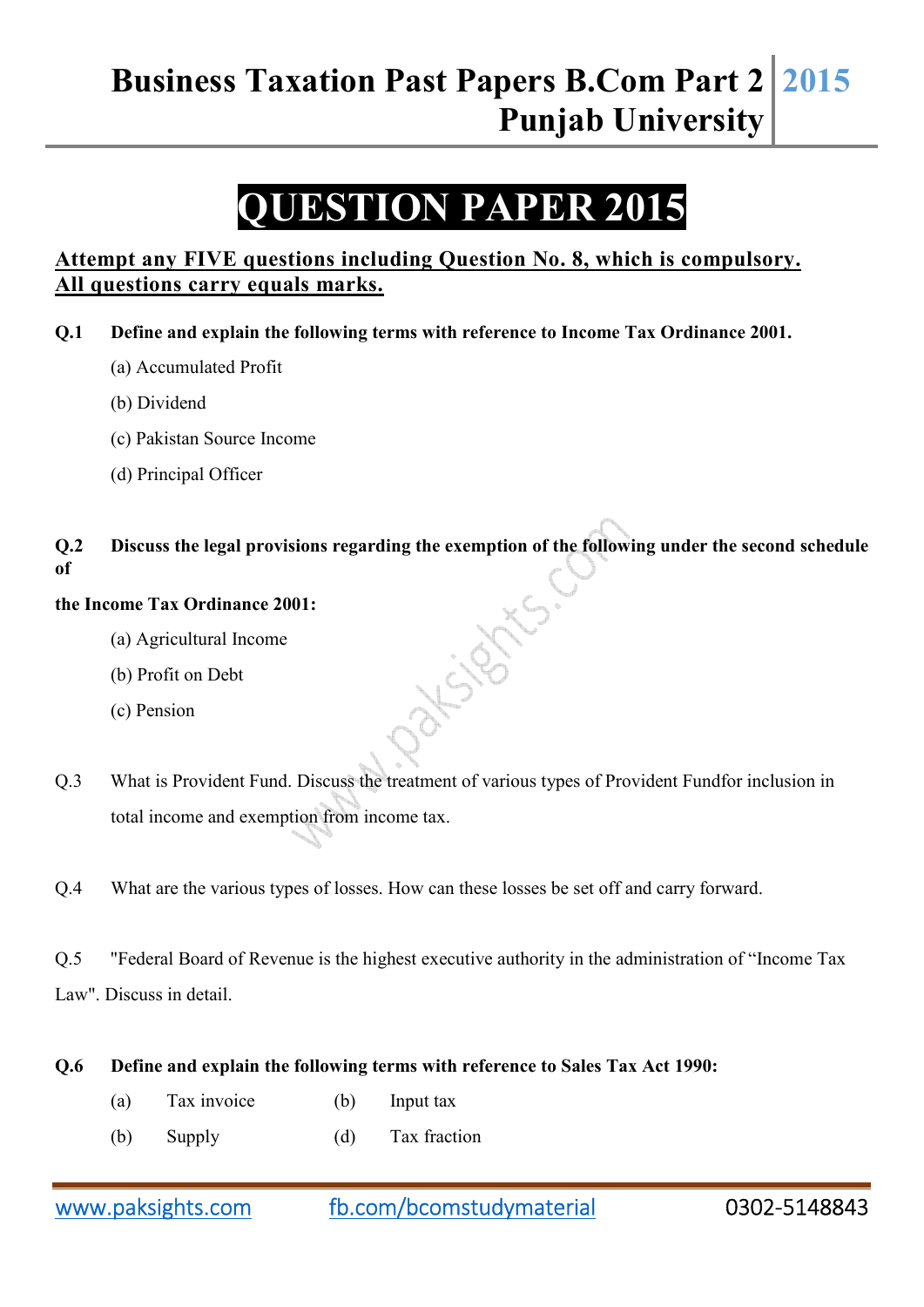## **Business Taxation Past Papers B.Com Part 2 Punjab University 2015**

#### **Q.7From the following data of Mr. Abdul Jabbar, a registered manufacturer of goods, calculate his**

#### **liability of sales tax for August 2014:**

| (1)  | Taxable turnover to registered person            | Rs. 2,500,000 |
|------|--------------------------------------------------|---------------|
| (2)  | Taxable turnover to non-registered person        | 200,000       |
| (3)  | Taxable supply to consumer on installment basis. | 275,000       |
|      | (Open market price Rs. 230,000)                  |               |
| (4)  | Sales .to retailer                               | 250,000       |
| (5)  | Taxable supplies to associated person            | 100,000       |
|      | (Open market price Rs. 120,000)                  |               |
| (6)  | Exempt sales                                     | 340,000       |
| (7)  | Supplies to DTRE registered person               | 300,000       |
| (8)  | Zero rated supplies                              | 180,000       |
| (9)  | Taxable supplies $\omega$ 20% discount           | 150,000       |
|      | (Discount on such supplies is a normal practice) |               |
| (10) | Taxable purchases from registered person         | 500,000       |
| (11) | Taxable purchases from non-registered person     | 280,000       |
| (12) | Taxable purchases from whole seller              | 175,000       |
| (13) | Purchase of raw material                         | 400,000       |
|      | (used in taxable and exempt supplies)            |               |
| (14) | Carry forward input tax from previous month      | 30,000        |
| (15) | Sales tax paid on electricity bills              | 70,000        |
| (16) | Sales tax paid on sui gas bills                  | 50,000        |
|      | Note: NTN number is printed on utility bills.    |               |

## **Q.8 The following information is available in respect of Prof. Dr. Asif Habib senior citizen (working as**

# **full time teacher in a recognized non-profit educational institution) for the year ended 30th June, 2014.**

| (1) | Basic salary                                  | Rs. 300,000 |
|-----|-----------------------------------------------|-------------|
| (2) | Cost of living allowance                      | 100,000     |
| (3) | House rent allowance                          | 150,000     |
| (4) | Conveyance allowance                          | 40,000      |
| (5) | Senior post allowance                         | 30,000      |
| (6) | Leave fare assistance                         | 10,000      |
| (7) | Property income (Net)                         | 120,000     |
| (8) | Income from business (UK)                     | 20,000      |
|     | (Tax paid in UK Rs. 500)                      |             |
| (9) | Gain on disposal of shares of private company | 50,000      |
|     | (10) Profit on sale of inherited house        | 150,000     |
|     | (holding period more than two years)          |             |

www.paksights.com fb.com/bcomstudymaterial 0302-5148843